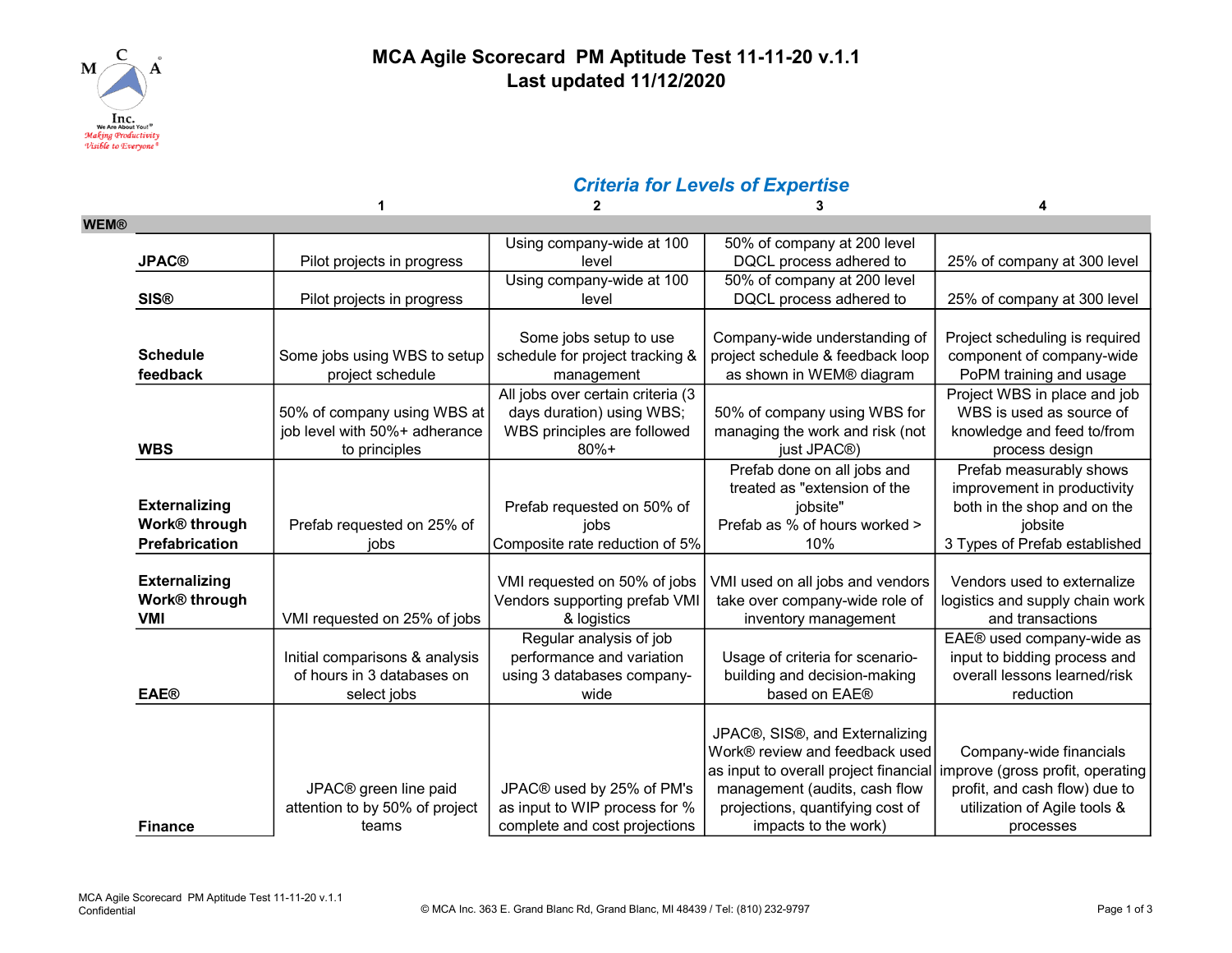

#### MCA Agile Scorecard PM Aptitude Test 11-11-20 v.1.1 Last updated 11/12/2020

## Criteria for Levels of Expertise

|                          |                                         |                                                                                                  | $\mathbf{2}$                                                                                        | 3                                                                                                                                 | Δ                                                                                                                                                                                              |
|--------------------------|-----------------------------------------|--------------------------------------------------------------------------------------------------|-----------------------------------------------------------------------------------------------------|-----------------------------------------------------------------------------------------------------------------------------------|------------------------------------------------------------------------------------------------------------------------------------------------------------------------------------------------|
| <b>Agile Procurement</b> |                                         |                                                                                                  |                                                                                                     |                                                                                                                                   |                                                                                                                                                                                                |
|                          | <b>Process of</b><br><b>Procurement</b> | 6 steps of Procurement have<br>some elements of process or<br>procedure used on projects         | More than 50% of jobs order 3<br>days in advance, and have no<br>more than 2 deilveries per<br>week | All 6 steps of Procurement are<br>explicitly part of projects of certain<br>criteria (size/duration)                              | Procurement is integrated into<br>project schedule including long<br>lead items and onsite<br>handling/logistics plans; no<br>more than 3 days onsite;<br>returns happen every 25%<br>complete |
|                          | Vendor<br>Partnership                   | Vendor selection process<br>completed                                                            | Vendor partnership Statement<br>of Work drafted and translated<br>to required collective processes  | Vendor partnership shows<br>measured improvements for both<br>partners                                                            | Vendor partnership has helped<br>all partners strategically grow<br>their businesses due to working<br>together                                                                                |
|                          | <b>Pilot Projects</b>                   | 2 pilot projects underweight<br>utilizing Process of<br>Procurement and/or Vendor<br>Partnership | Pilot project results have<br>translated to formalized<br>process designs                           |                                                                                                                                   |                                                                                                                                                                                                |
|                          | Design Teams / SBPI®                    |                                                                                                  |                                                                                                     |                                                                                                                                   |                                                                                                                                                                                                |
|                          | Data gathering &<br>mapping             | Teams are in place to utilize<br><b>SBPI®</b>                                                    | Team members correctly utilize<br>process map principles                                            | Team members using correct<br>principles of data collection,<br>analysis, and presentation to<br>translate to process improvement |                                                                                                                                                                                                |
|                          | <b>PDSA</b>                             | Teams have followed along<br>with at least 3 PDSA's                                              | Teams have conducted at least<br>1 PDSA correctly on their own                                      | Team members use PDSA<br>consistently as a means of<br>learning and process<br>improvement                                        |                                                                                                                                                                                                |
|                          | <b>Pilots</b>                           | Teams have followed along<br>with at least 3 pilot processes                                     | Teams have conducted at least<br>pilot correclty on their own                                       | Team members use pilot process<br>as a standard approach to follow<br><b>PDSA</b>                                                 |                                                                                                                                                                                                |
|                          | <b>Process Design</b>                   | Teams have been trained on<br>system design principles                                           | Teams use system design<br>principles for designing at least<br>one Process (PoPM, PoP, etc.)       | Teams have used SBPI® for<br>designing company-wide<br>processes for project delivery                                             | Company measures financial<br>improvement based on<br>designed process utilization                                                                                                             |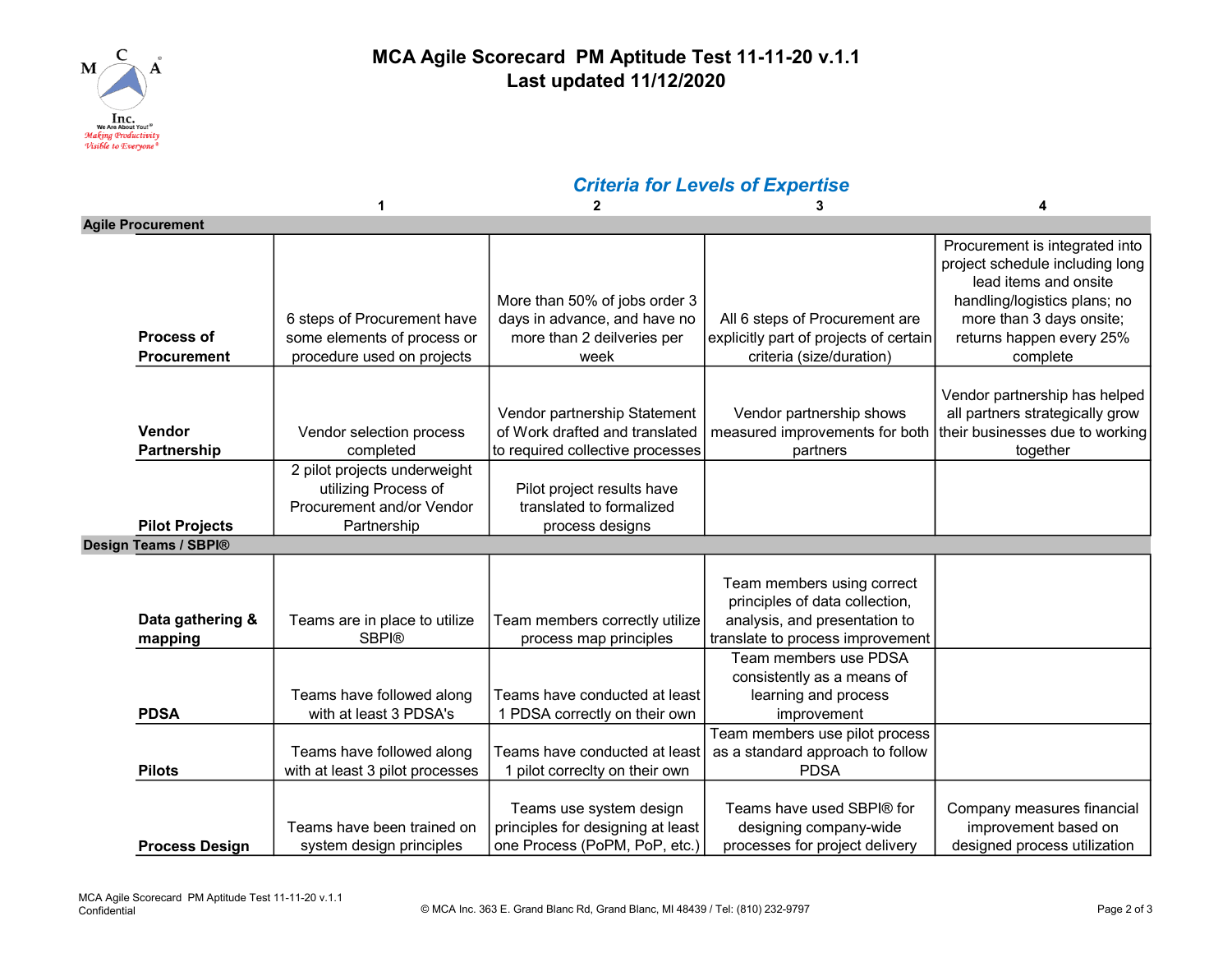

### MCA Agile Scorecard PM Aptitude Test 11-11-20 v.1.1 Last updated 11/12/2020

## Criteria for Levels of Expertise

|                       |                                                              | Issue resolution process |                                  |                               |
|-----------------------|--------------------------------------------------------------|--------------------------|----------------------------------|-------------------------------|
|                       | Teams have taken 1 designed                                  | established company-wide |                                  |                               |
|                       | process into maintenance mode All designed processes include |                          | Issue resolution and PFML        | QC's operate functionally for |
| <b>Sustainability</b> | with project plan and tracking                               | a design for maintenance | process established and utilized | continuous improvement        |